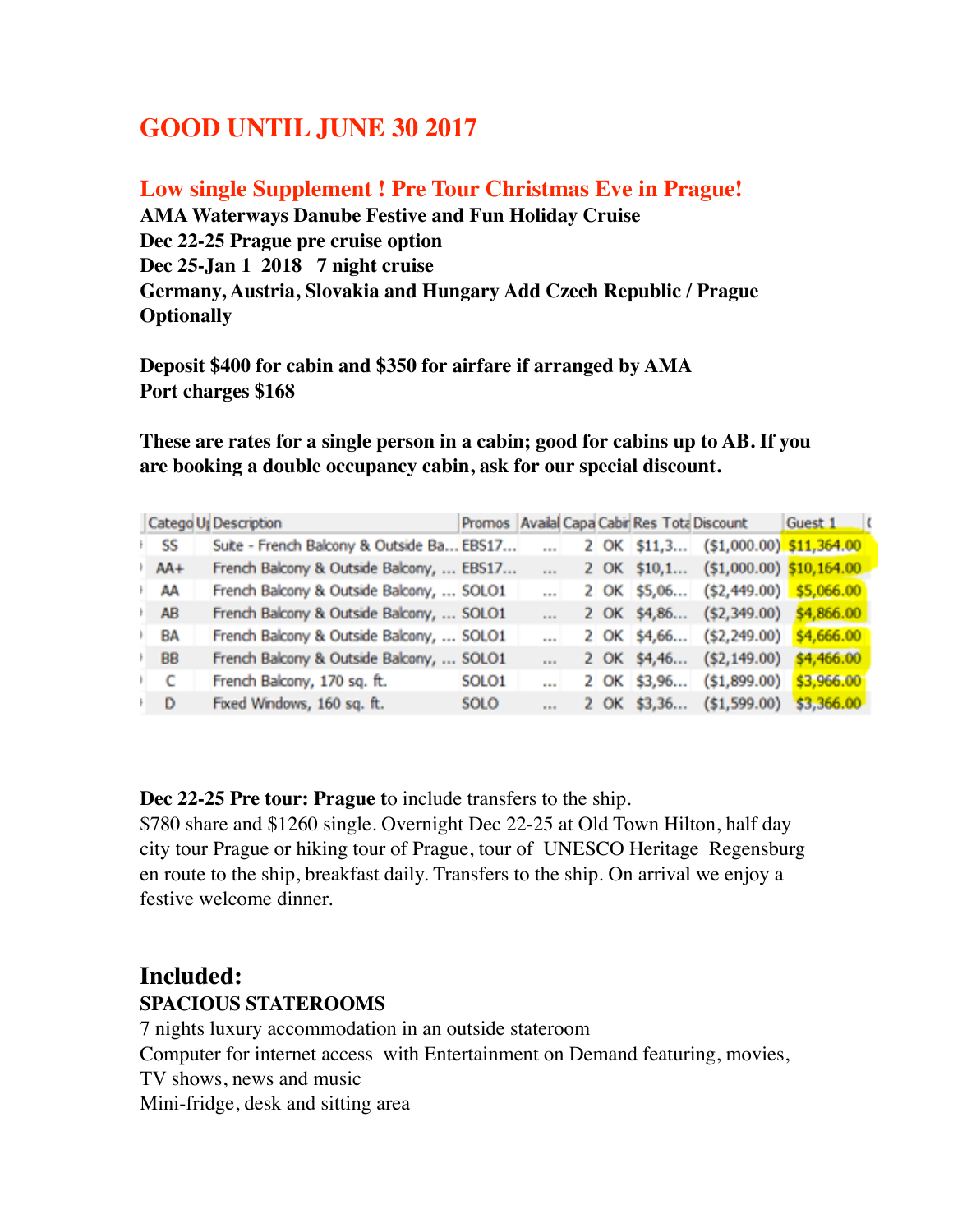### Bottled water replenished daily

#### **AN ARRAY OF AMENITIES**

Personalized service from a highly trained Cruise Manager during both cruise and land programs

Internet and Wi-Fi access

Sun deck pool with swim-up bar and walking track

Fitness room, massage services and hair salon

Main Lounge with panoramic views and bar

Daily entertainment including cultural performances

#### **AWARD-WINNING DINING**

All onboard dining in a variety of venues Regionally inspired cuisine made with locally sourced ingredients The Chef's Table specialty restaurant Captain's Welcome Cocktail and Dinner La Chaîne des Rôtisseurs exclusive dining experience Unlimited fine wine, beer and soft drinks with lunch and dinner Unlimited sparkling wine and fresh juice with breakfast Tapas, sandwiches, snacks and refreshments served daily in the Main Lounge **A WORLD OF EXPLORATION** Immersive tours in every destination Gentle, regular, active and late-riser tour options Bike tours and hikes Limited Edition Tours

Knowledgeable guides

Personal headset for easy exploration

Airport transfers with purchase of air from AmaWaterways

### **LAND PROGRAM PRE CRUISE**

"3 nights hotel in Prague at the Old Town Hilton (or similar), including daily buffet breakfast" 2 nights also available.

"Transfer from the hotel to Regensburg and on to Vilshofen"

# **Why we prefer AMA!**

AMA Waterways is an American luxury river cruise, winner of many awards with a warmer approach than the big companies, more local insights less touristy.

—-AMA is casual at meals and on tours, people dine in day clothes making packing easier and making new friends less daunting.

—-Food and wines are changed daily to the cuisine where you are docked.

—-Everyone is invited to the Chef's table, during the trip. Our group goes together.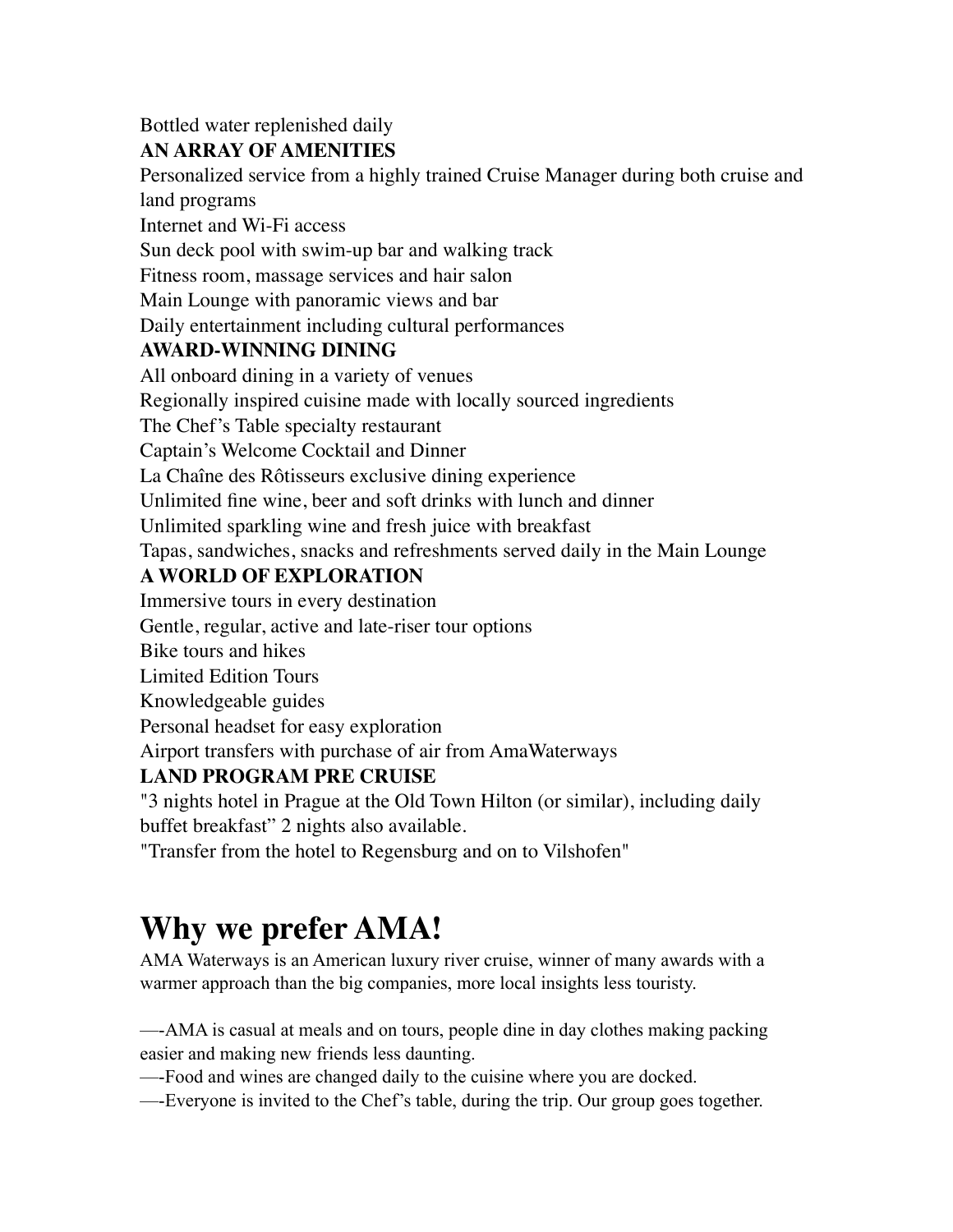—-Tours are smart, using time efficiently. Walks are fast and slow and late starter.

—-There are goodies in cabins, like cookies or snacks. This is festive cruise.

—-Cabins are like hotel rooms with flat screen tvs, email, movies or announcements. Amenities are top of the line.

—-There is free wifi. Since AMA is American, movies and tv are in English.

—-The entertainment is not 'kitchy'- fine music and accomplished performers.

—-There is no nickel and dime-ing; AMA includes everything, even wine/beer/soda at lunch and dinner. Tips are not included, budget \$100.

Booking Form to be Mailed or Scanned / Emailed. You may call in your credit card. We will then ask for the best cabin in your chosen category.

Name(s) as on Passport:

 $1.$ 

|                   |               | <b>First Middle Last</b> |  |  |
|-------------------|---------------|--------------------------|--|--|
| Passport #        |               |                          |  |  |
| Date of Issue:    |               | Date of Expiry           |  |  |
|                   | Date of Birth |                          |  |  |
|                   |               | Nationality if not       |  |  |
| <b>US Citizen</b> |               |                          |  |  |

\_\_\_\_\_ I would prefer a single/share, in the following cabin category 2nd choice cabin category

 $\overline{\phantom{a}}$  , and the contract of the contract of the contract of the contract of the contract of the contract of the contract of the contract of the contract of the contract of the contract of the contract of the contrac

Please book the pre cruise in Prague: single or share?

Air from? Credit Card / exp date/sec code Address for Credit Card Billing